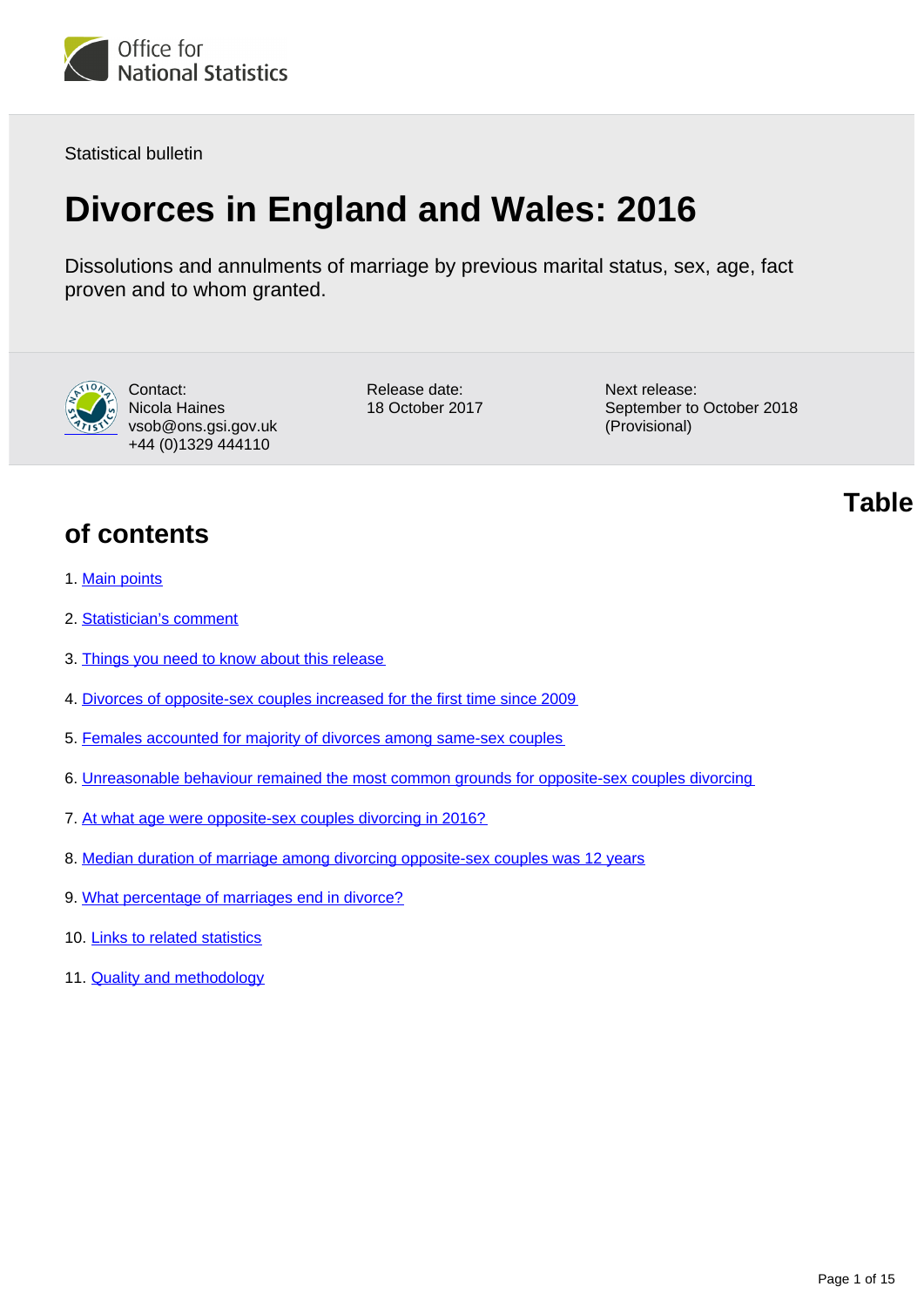# <span id="page-1-0"></span>**1 . Main points**

- There were 106,959 divorces of opposite-sex couples in 2016, an increase of 5.8% compared with 2015.
- There were 112 divorces of same-sex couples in 2016; of these 78% were among female couples.
- In 2016, there were 8.9 divorces of opposite-sex couples per 1,000 married men and women aged 16 and over (divorce rates), an increase of 4.7% since 2015; however, divorce rates in 2016 are over 20% lower than the recent peak in divorce rate in 2003 and 2004.
- The divorce rate for opposite-sex couples was highest among men aged 45 to 49 and women in their thirties (ages 30 to 39).

# <span id="page-1-1"></span>**2 . Statistician's comment**

"Although the number of divorces of opposite-sex couples in England and Wales increased by 5.8% in 2016 compared with 2015, the number remains 30% lower than the most recent peak in 2003; divorce rates for men and women have seen similar changes. This is the second year that divorces among same-sex couples have been possible since the introduction of marriages of same-sex couples in March 2014. Our latest marriage figures show that of the 4,850 marriages formed between same-sex couples in 2014, 56% were female couples. In 2016, there were 112 divorces among same-sex couples, with female couples accounting for 78% of these."

Nicola Haines, Vital Statistics Outputs Branch, Office for National Statistics.

Follow Vital Statistics Outputs Branch on Twitter @ StatsLiz

# <span id="page-1-2"></span>**3 . Things you need to know about this release**

Important information for interpreting these divorce statistics:

- divorce statistics are derived from information recorded by Her Majesty's Courts and Tribunal Service during the divorce process
- figures represent both divorces and [annulments](https://www.gov.uk/how-to-annul-marriage) that took place in England and Wales; annulments are where the marriage was not legally valid in the first place
- divorce statistics do not include married couples who separate but do not divorce
- divorces where the marriage took place abroad are included provided the marriage was legally recognised in the UK and one of the parties had a permanent home in England and Wales
- marriages of same-sex couples first took place on 29 March 2014; the first divorces recorded between same-sex couples were in 2015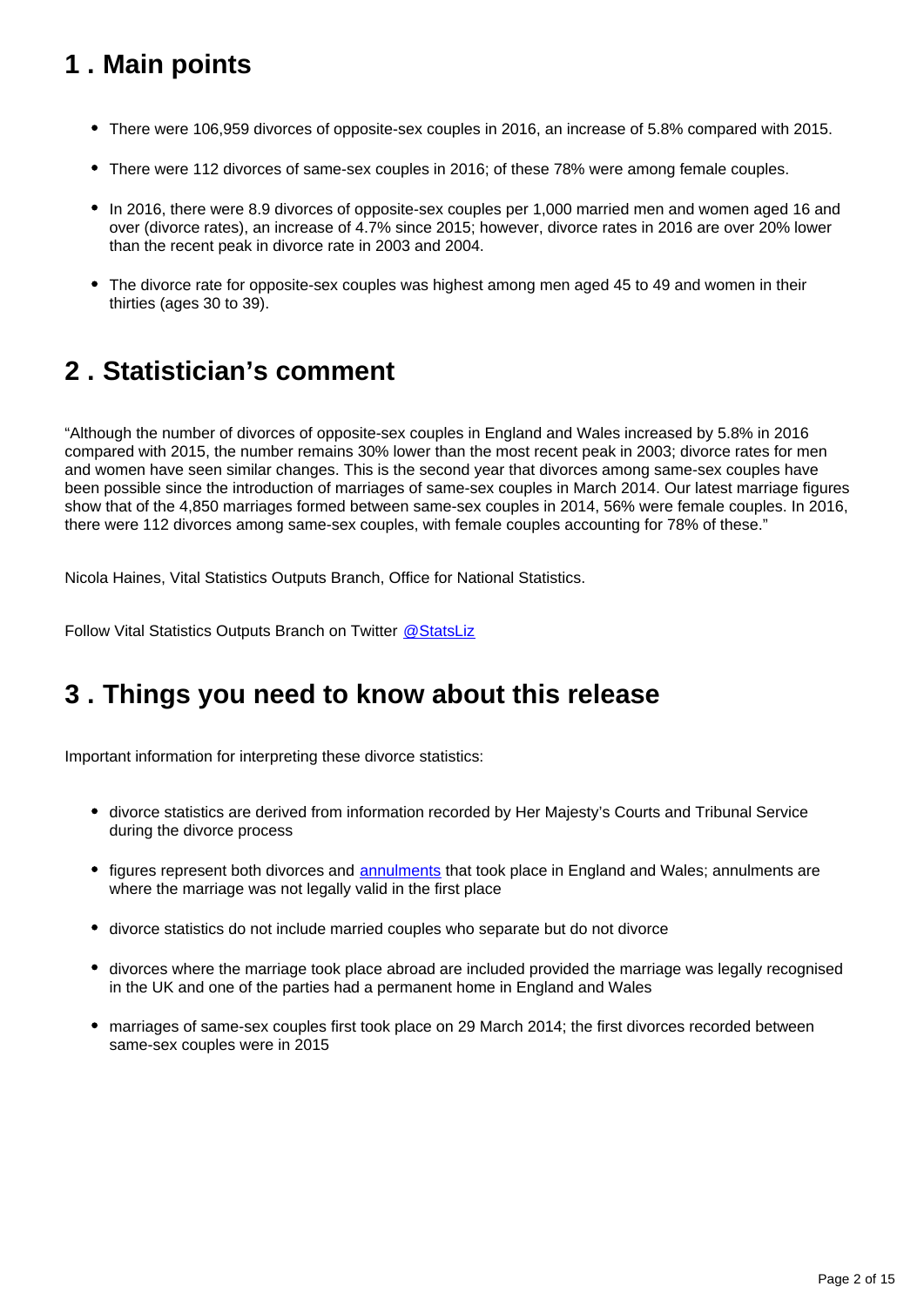# <span id="page-2-0"></span>**4 . Divorces of opposite-sex couples increased for the first time since 2009**

In 2016, the number of divorces among opposite-sex couples in England and Wales increased by 5.8% compared with 2015 to 106,959. However, this followed a large fall in the number of divorces between 2014 and 2015 (9.1%); divorces in 2016 consequently remain 3.8% lower than in 2014 and are also 30% lower than the most recent peak in divorce numbers seen in 2003 (Figure 1).

### **Figure 1: Number of marriages and divorces of opposite-sex couples, 1950 to 2016**

### **England and Wales**

### Figure 1: Number of marriages and divorces of opposite-sex couples, 1950 to 2016



England and Wales

Source: Office for National Statistics

- Marriages

**Source: Office for National Statistics**

- Divorces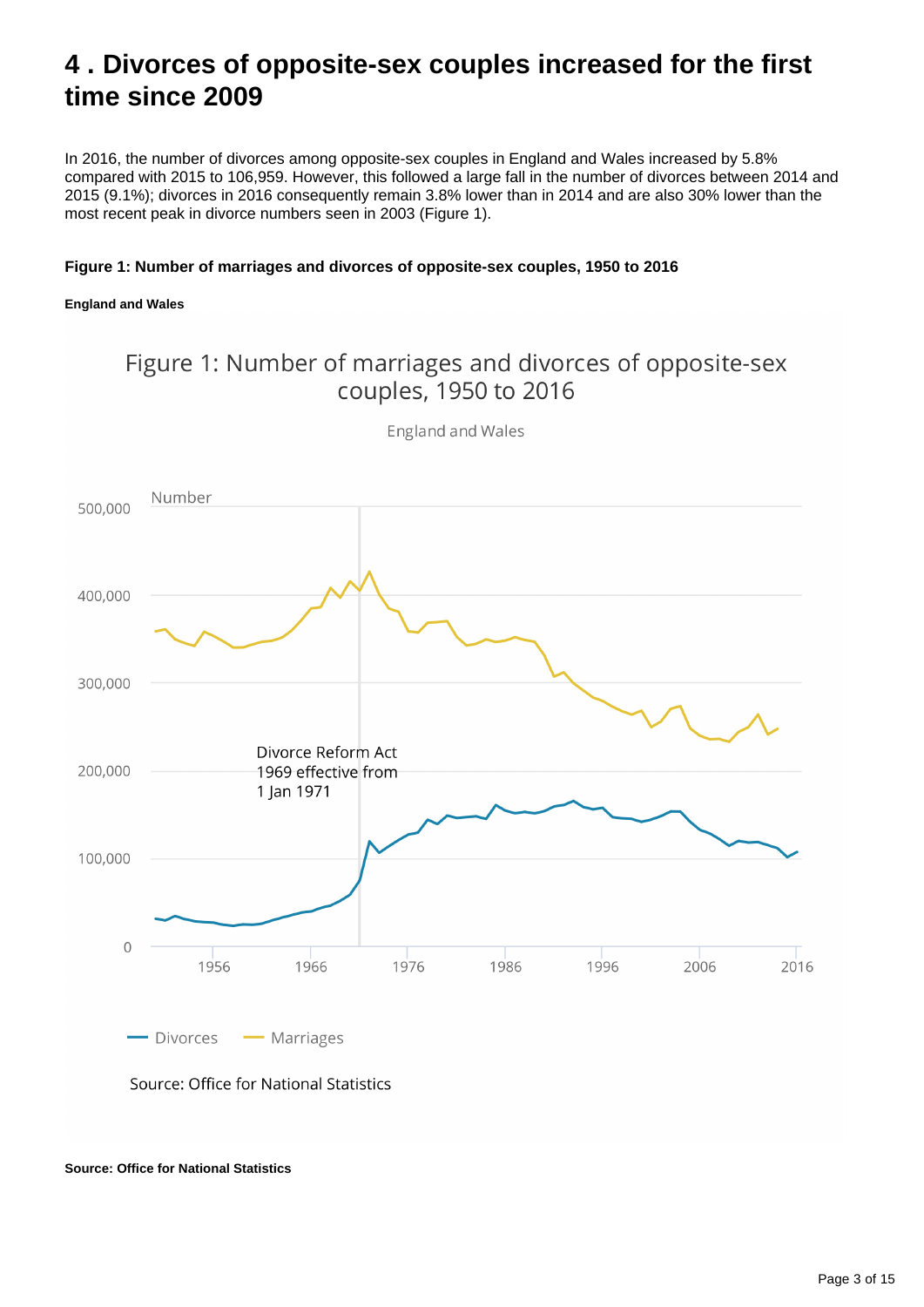This is the first year that the number of divorces has risen since a small rise (0.5%) between 2011 and 2012, and a larger rise (4.9%) between 2009 and 2010. A period of relative stability occurred between 2010 and 2012, followed by a decline in numbers between 2013 and 2015.

The fall in divorces between 2003 and 2009 is consistent with a decline in the number of marriages over the same period; the decrease in marriages may be due to the *increasing number of couples choosing to cohabit* [rather than enter into marriage.](http://webarchive.nationalarchives.gov.uk/20160105160709/http:/www.ons.gov.uk/ons/rel/population-trends-rd/population-trends/no--145--autumn-2011/ard-pt145-cohab-marriage-trends.pdf)

When considering changes in the number of divorces of opposite-sex couples, it is important to also take account of the size of the married population, since any changes in this will affect the number of divorces. In 2016, the number of divorces of opposite-sex couples per 1,000 married men and women aged 16 and over (divorce rates) also increased for both men and women to 8.9, compared with 8.5 in 2015 (Figure 2). Divorce rates for both men and women in 2015 and 2016 still remain well below the most recent peaks in 2003 and 2004. Information about how divorce rates are calculated is available in the Quality and methodology section (final paragraph).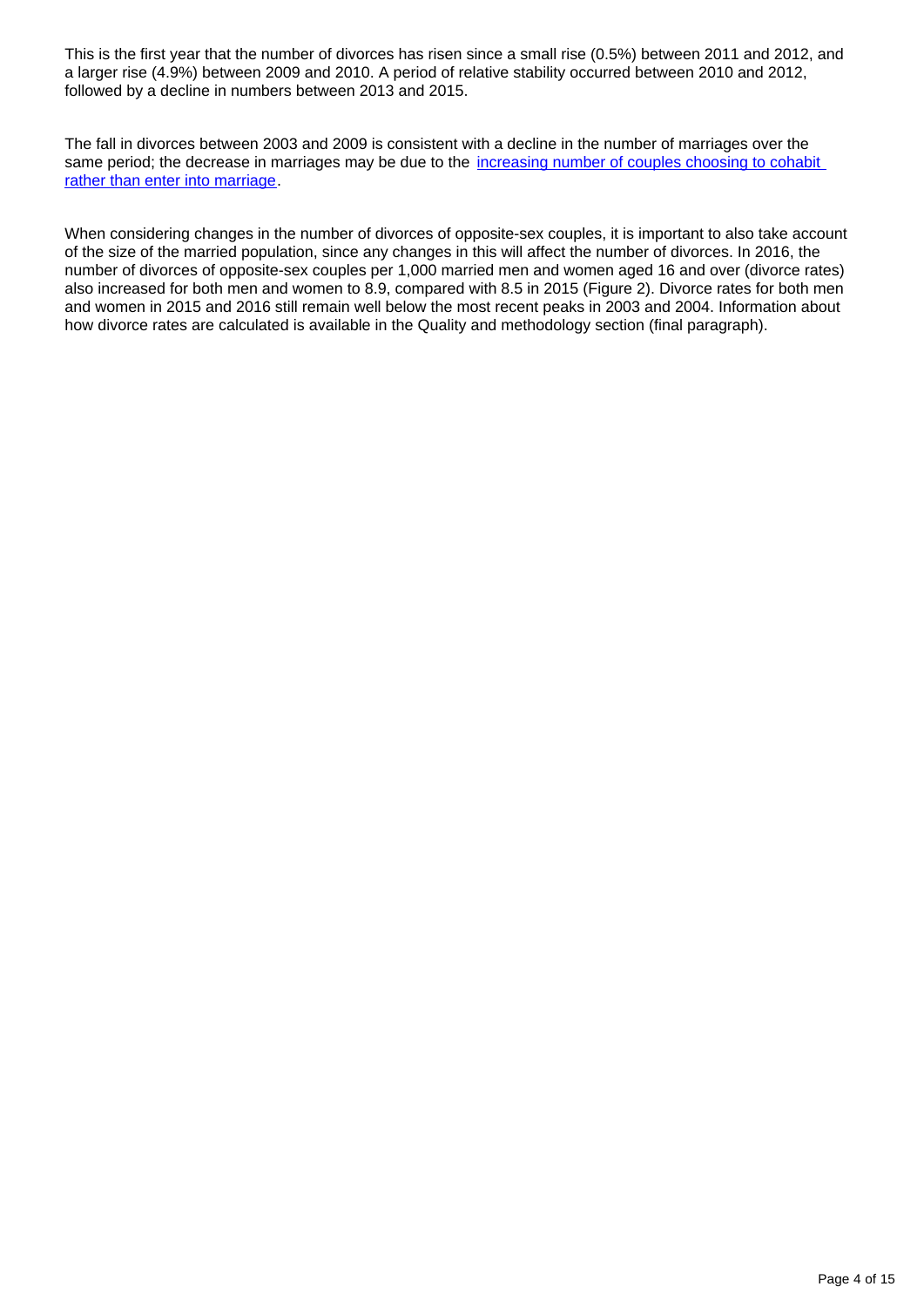### **Figure 2: Rate of divorce among opposite-sex couples, 1950 to 2016**

**England and Wales**

### Figure 2: Rate of divorce among opposite-sex couples, 1950 to 2016

England and Wales



Source: Office for National Statistics

### **Source: Office for National Statistics**

Changes in behaviour and attitudes to divorce are considered to be an important factor behind the increase in divorce rates between the 1960s and the early 1990s. Also, the Divorce Reform Act 1969 came into effect in England and Wales on 1 January 1971, making it easier for couples to divorce upon separation – this caused a large increase in divorce rates in 1972.

Changes in attitudes to cohabitation as an alternative to marriage or prior to marriage, particularly at younger ages, are likely to have been a factor affecting the general decrease in divorce rates since 2003; levels of [cohabitation](http://www.ons.gov.uk/peoplepopulationandcommunity/populationandmigration/populationestimates/bulletins/populationestimatesbymaritalstatusandlivingarrangements/2002to2016) increased over this period while the married population declined.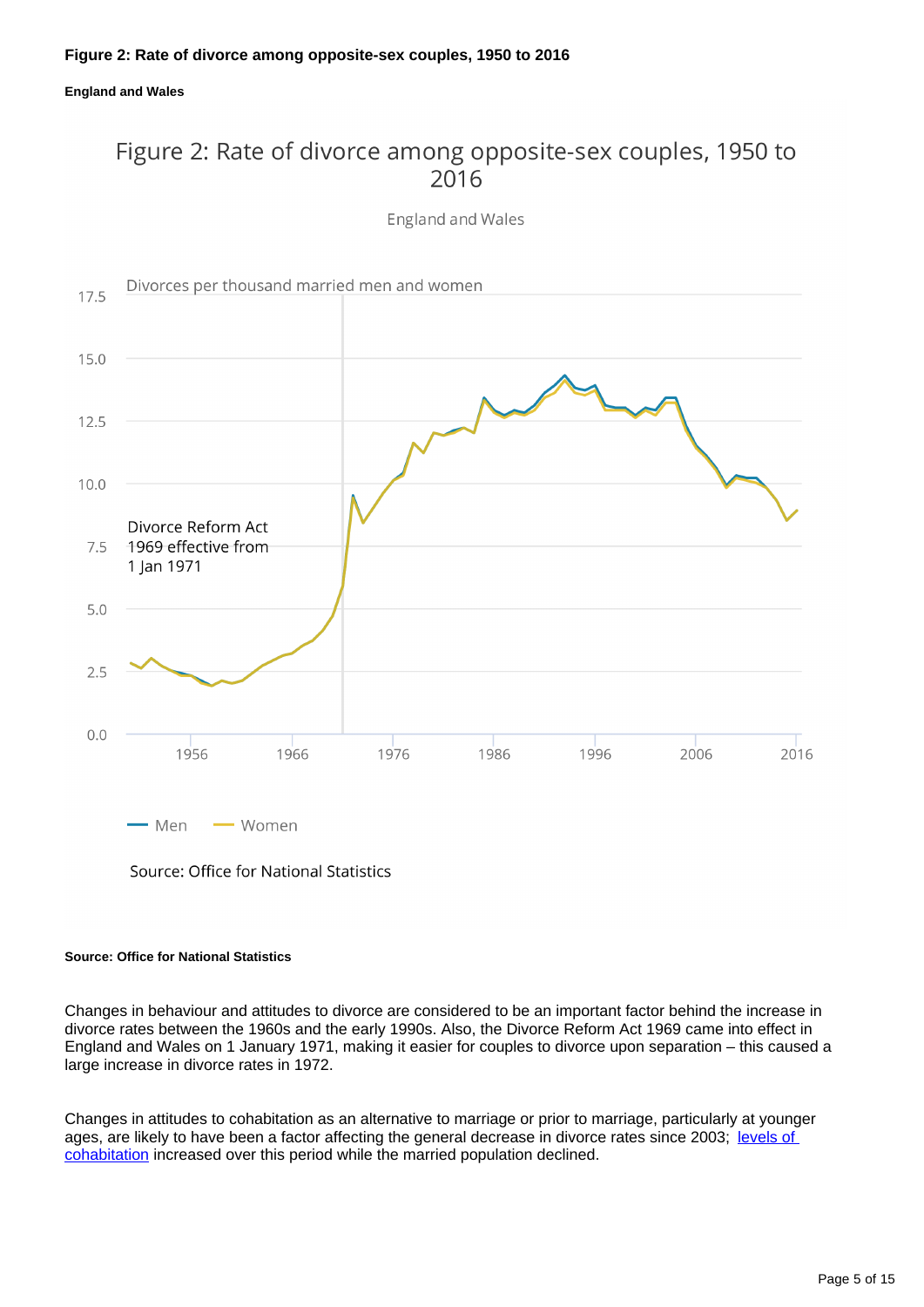# <span id="page-5-0"></span>**5 . Females accounted for majority of divorces among samesex couples**

In 2016, there were 112 divorces among same-sex couples in England and Wales, which was five times more than in the previous year, when there were 22. Over three-quarters (78%) of these divorces were among female couples. Marriages of same-sex couples have only been possible in England and Wales since 29 March 2014.

The average (mean) age at divorce for same-sex couples who divorced in 2016, was 40.4 years for men and 38.2 years for women.

Unreasonable behaviour was the most common grounds for divorce among same-sex couples, accounting for 96% of divorces among men and 93% of divorces among women. Unreasonable behaviour within same-sex couples can include having a sexual relationship with someone else.

The median duration of marriage (the mid-point of all durations) for same-sex couples who divorced in 2016 was 4.6 years for men and 2.2 years for women. Although marriages of same-sex couples have only been possible in England and Wales since 29 March 2014, it was legal for same-sex couples to marry in certain other countries prior to this date, for example, [the Netherlands](https://www.government.nl/topics/family-law/contents/same-sex-marriage). Divorces relating to marriages that took place abroad are included in our figures, provided the marriage was legally recognised in the UK and one of the parties had a permanent home in England and Wales. Additionally, same-sex couples have been able to convert their civil partnership into a marriage since 10 December 2014; if a civil partnership has been converted into a marriage, the duration of marriage is based on the date the civil partnership was formed rather than the date on which the civil partnership was converted into a marriage. Consequently the duration of marriage to divorce for same-sex couples can exceed the 29 March 2014 commencement date for marriages of same-sex couples.

# <span id="page-5-1"></span>**6 . Unreasonable behaviour remained the most common grounds for opposite-sex couples divorcing**

The majority of divorces of opposite-sex couples in 2016 where a decree absolute was granted, were petitioned by the wife (61%). Between 1980 and 2000, this proportion had consistently been at or above 70%. The most common grounds for divorce was unreasonable behaviour, with 36% of all husbands and 51% of all wives petitioning for divorce on these grounds.

Unreasonable behaviour has consistently been the most common ground for wives petitioning for divorce since the late 1970s; previous to this, the ground was named "cruelty". Unreasonable behaviour has only been the most common ground for husbands petitioning since 2006; in the 1980s and 1990s adultery was generally the most common ground for husbands petitioning, while between 1999 and 2005 it was separation (two years and consent).

# <span id="page-5-2"></span>**7 . At what age were opposite-sex couples divorcing in 2016?**

Among opposite-sex couples in 2016, more women than men divorced below the age of 45; at older ages more men than women divorced (Figure 3). This pattern is unchanged from 2015 and reflects the fact that on average men marry women who are younger than themselves. The number of divorces was highest among both men and women aged 45 to 49.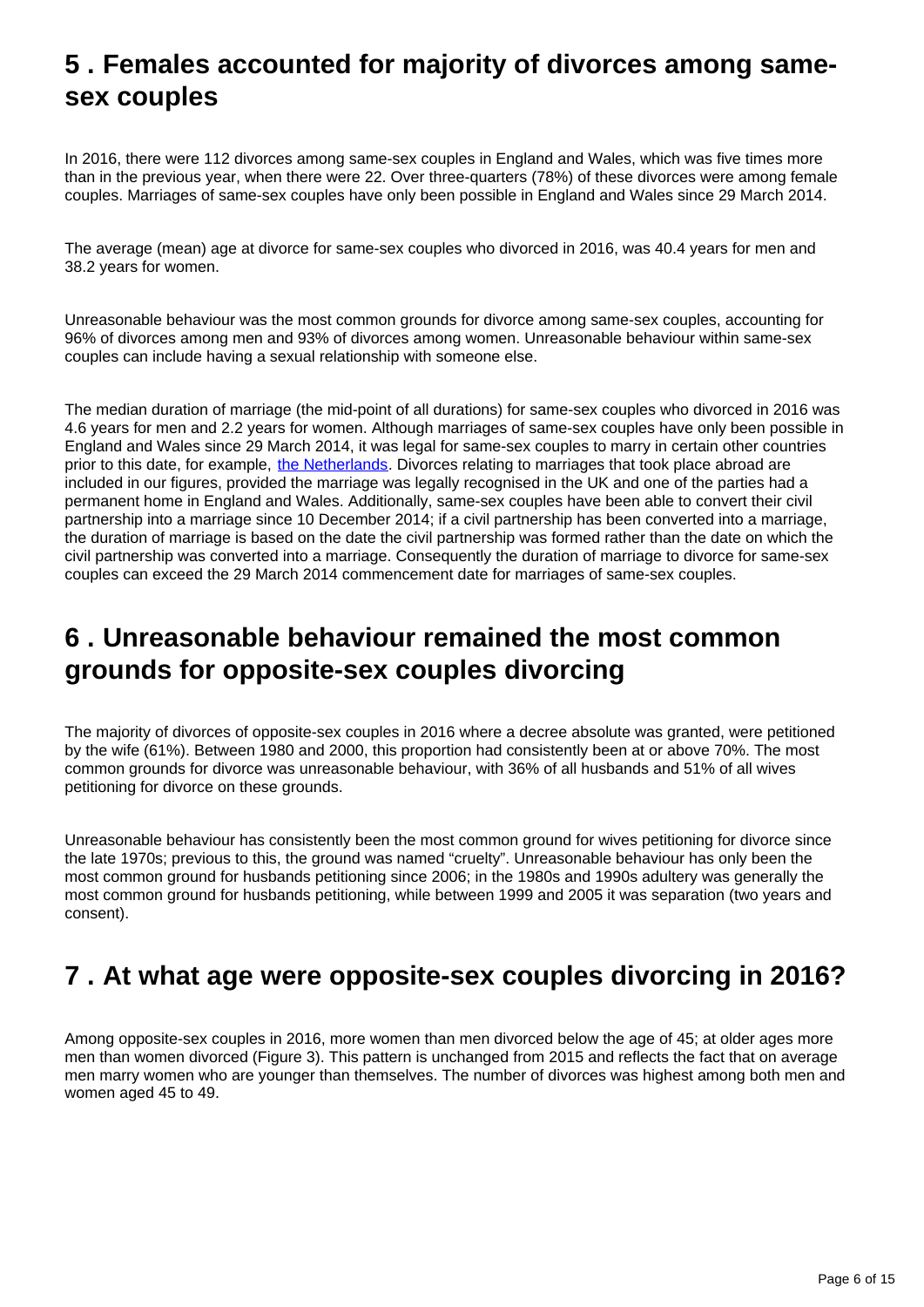### Figure 3: Divorces of opposite-sex couples, age of men and women divorcing, 2016



**England and Wales** 

Source: Office for National Statistics

#### **Source: Office for National Statistics**

**Notes:**

1. Figures by age will not sum to the total number of divorces because 6.9% of records have no age stated for men and 6.7% of records have no age stated for women.

The average (mean) age at divorce for opposite-sex couples in 2016 was 46.1 years for men and 43.7 years for women. The average age at divorce has increased year-on-year since 1985, rising by more than 8 years for both men and women (Figure 4).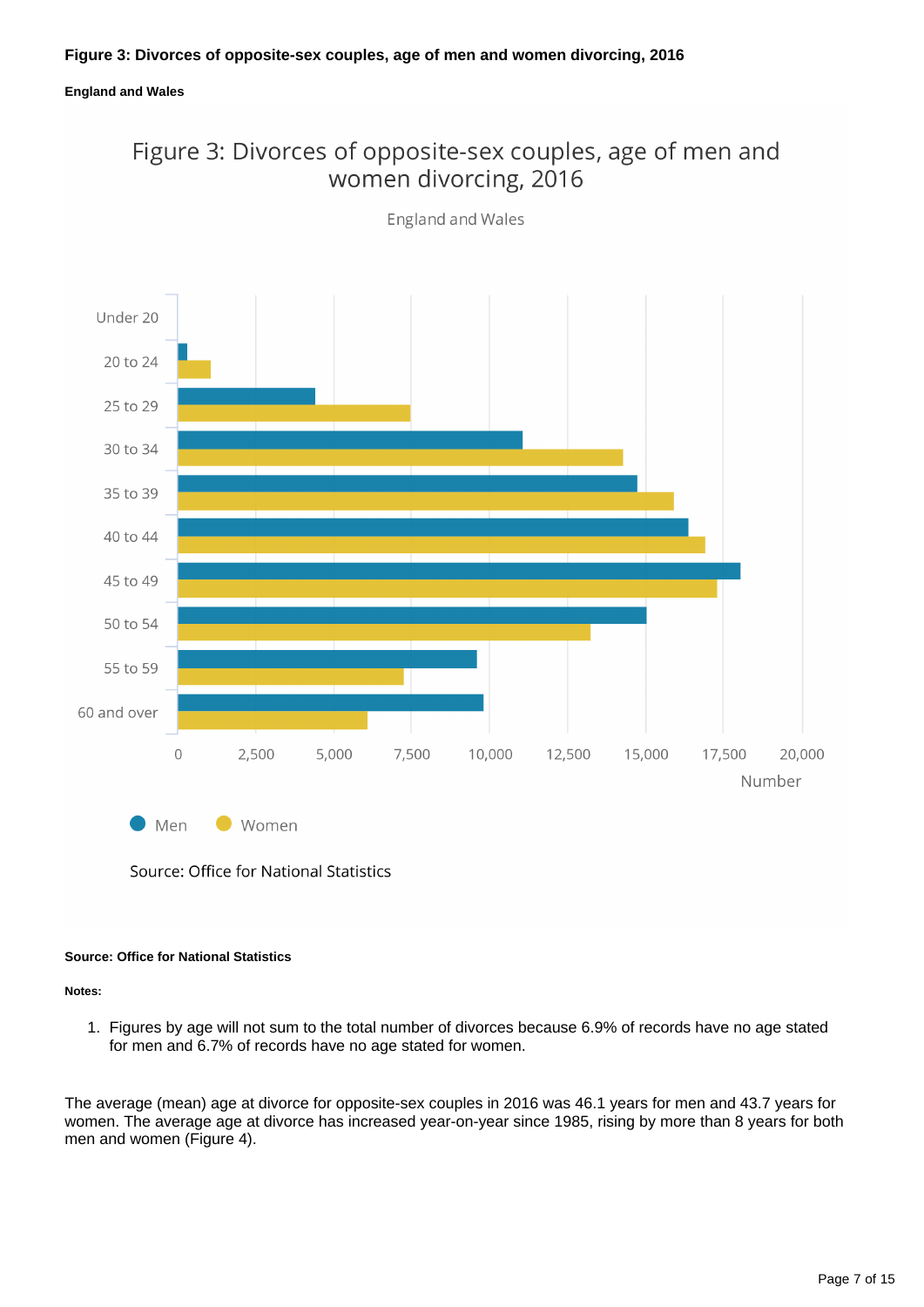### Figure 4: Divorces of opposite-sex couples, average (mean) age at divorce for men and women, 1963 to 2016



England and Wales

Source: Office for National Statistics

### **Source: Office for National Statistics**

**Notes:**

1. Average age at divorce is only available back to 1963.

[Age at marriage is considered to be closely linked to the risk of divorce](http://webarchive.nationalarchives.gov.uk/20160105160709/http:/www.ons.gov.uk/ons/rel/vsob1/divorces-in-england-and-wales/2011/sty-what-percentage-of-marriages-end-in-divorce.html) with those marrying in their teens and early twenties being at greater risk of divorce.

Divorce rates among opposite-sex couples in 2016 were highest among men aged 45 to 49 and among women in their thirties (ages 30 to 39). This reflects the fact that women generally marry men older than themselves.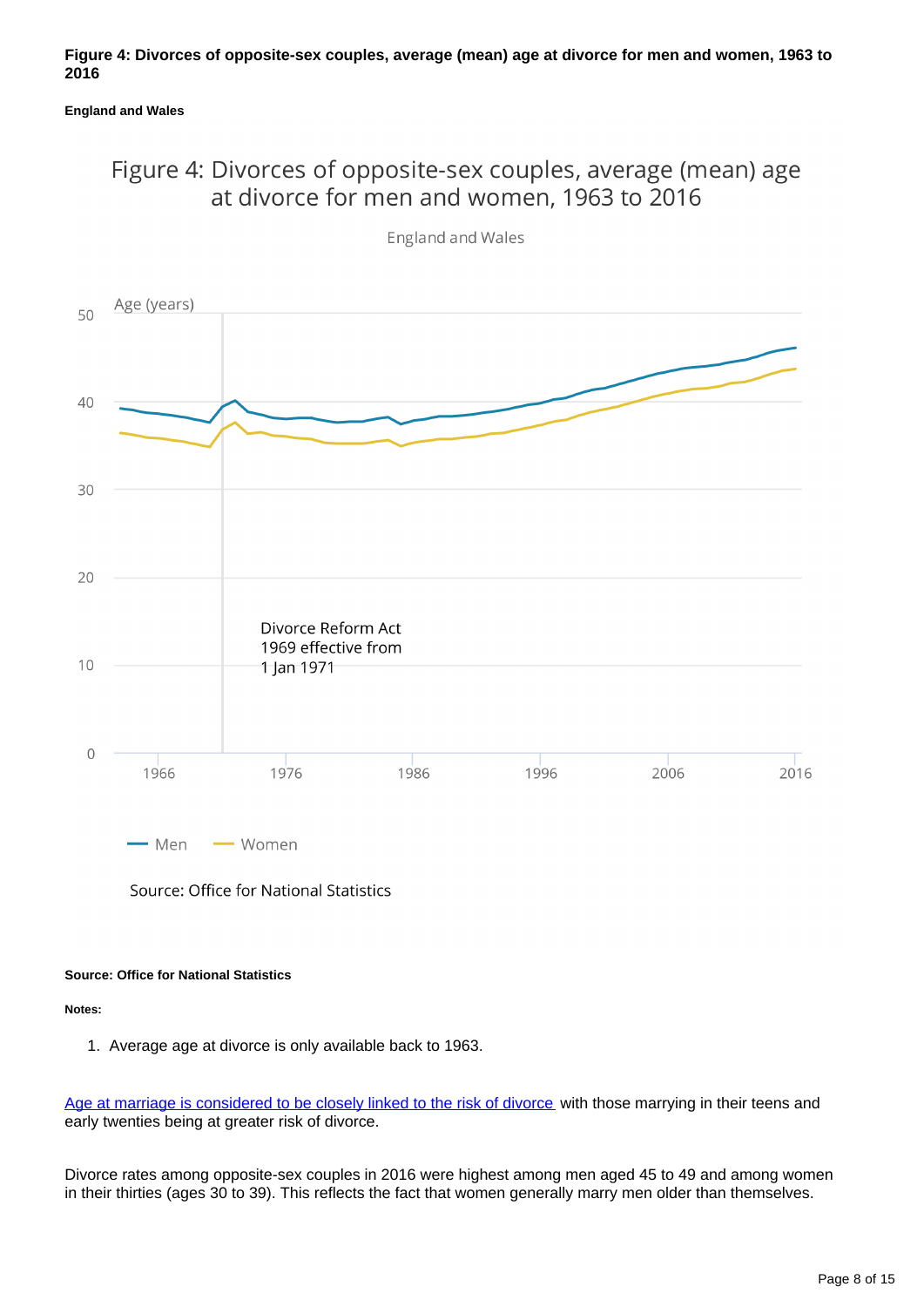Compared with 2015, divorce rates in 2016 have increased for men aged 25 and over and for women in all age groups with the exception of those aged 25 to 29.

Overall, divorce rates in 2016 are lower than in 2014. This suggests that the downward trend in the number and rate of divorce could still be continuing but could be masked by the relatively large fall recorded between 2014 and 2015. Compared with 2014, divorce rates in 2016 have decreased for men aged under 45 and 50 to 54 and for women aged 20 to 34, 40 to 44 and 50 to 54 (Figures 5 and 6).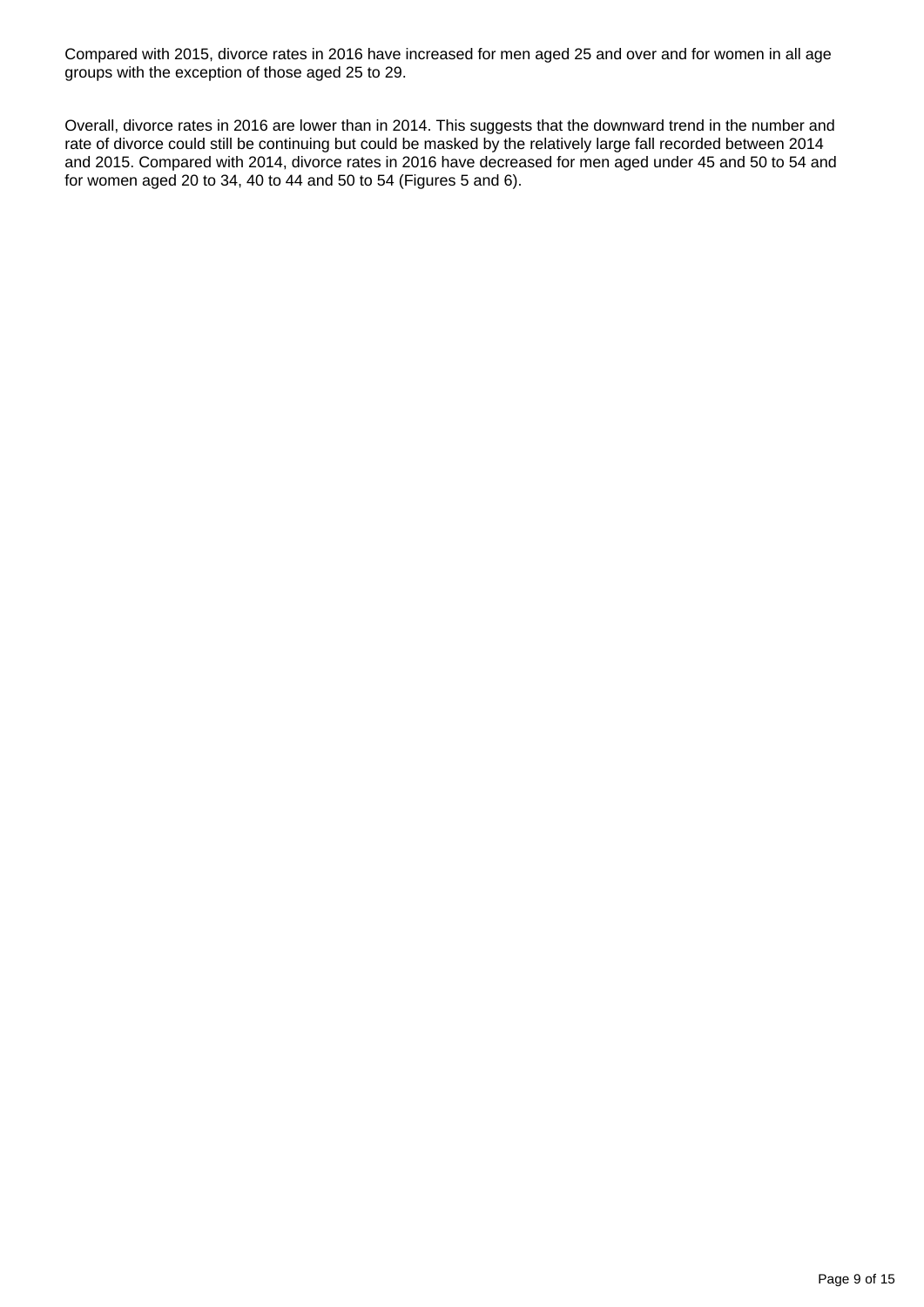### Figure 5: Divorces of opposite-sex couples: rates by age for men, 2014, 2015 and 2016



**England and Wales** 

#### **Source: Office for National Statistics**

#### **Notes:**

- 1. Rates by age have been calculated excluding the records where age was not stated
- 2. In 2016, fewer than 3 men aged under 20 divorced; rates are not calculated when there are fewer than 3 divorces as rates based on such low numbers are susceptible to inaccurate interpretation.

Source: Office for National Statistics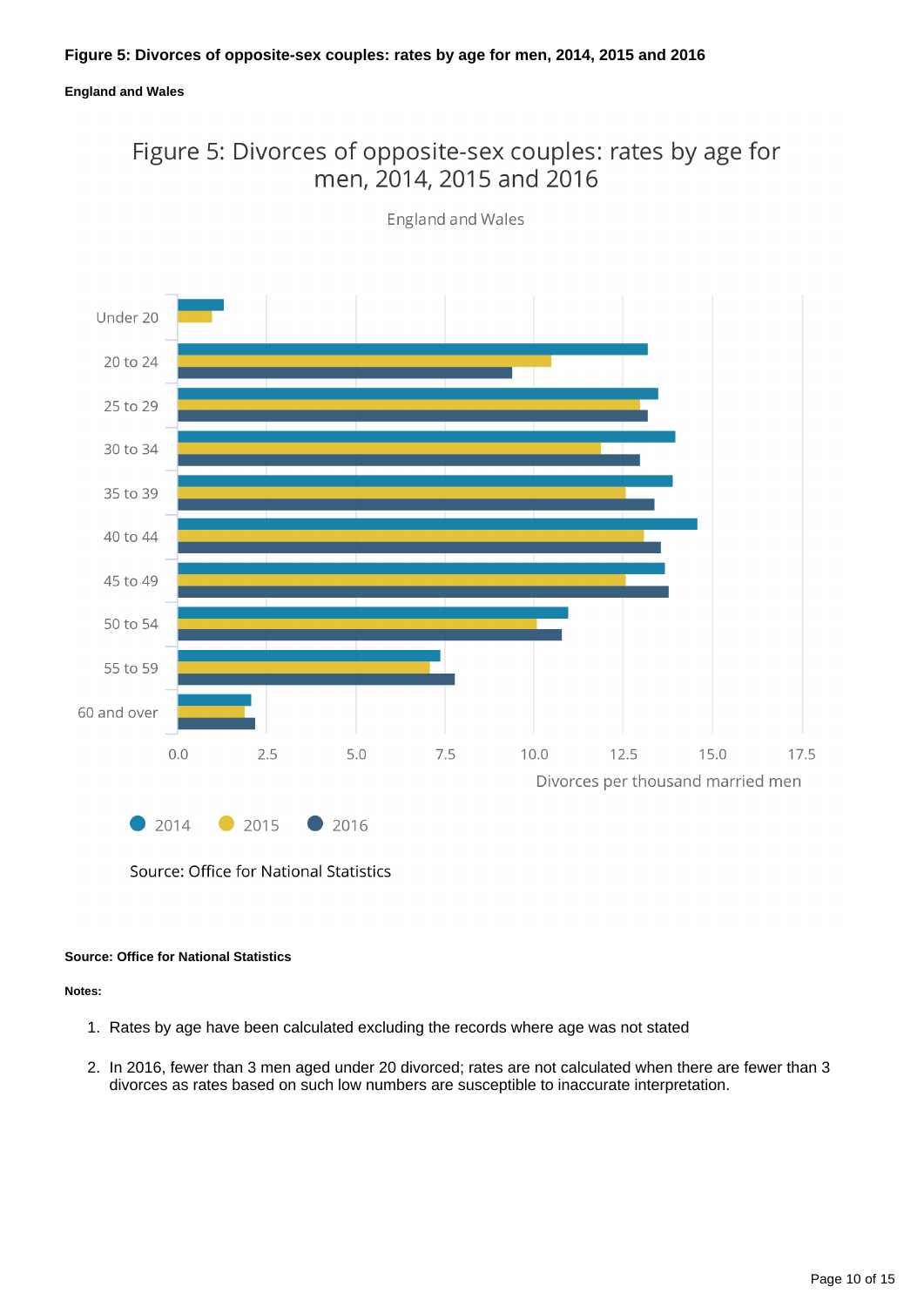### Figure 6: Divorces of opposite-sex couples: rates by age for women, 2014, 2015 and 2016



**England and Wales** 

Source: Office for National Statistics

### **Source: Office for National Statistics**

**Notes:**

1. Rates by age have been calculated excluding the records where age was not stated.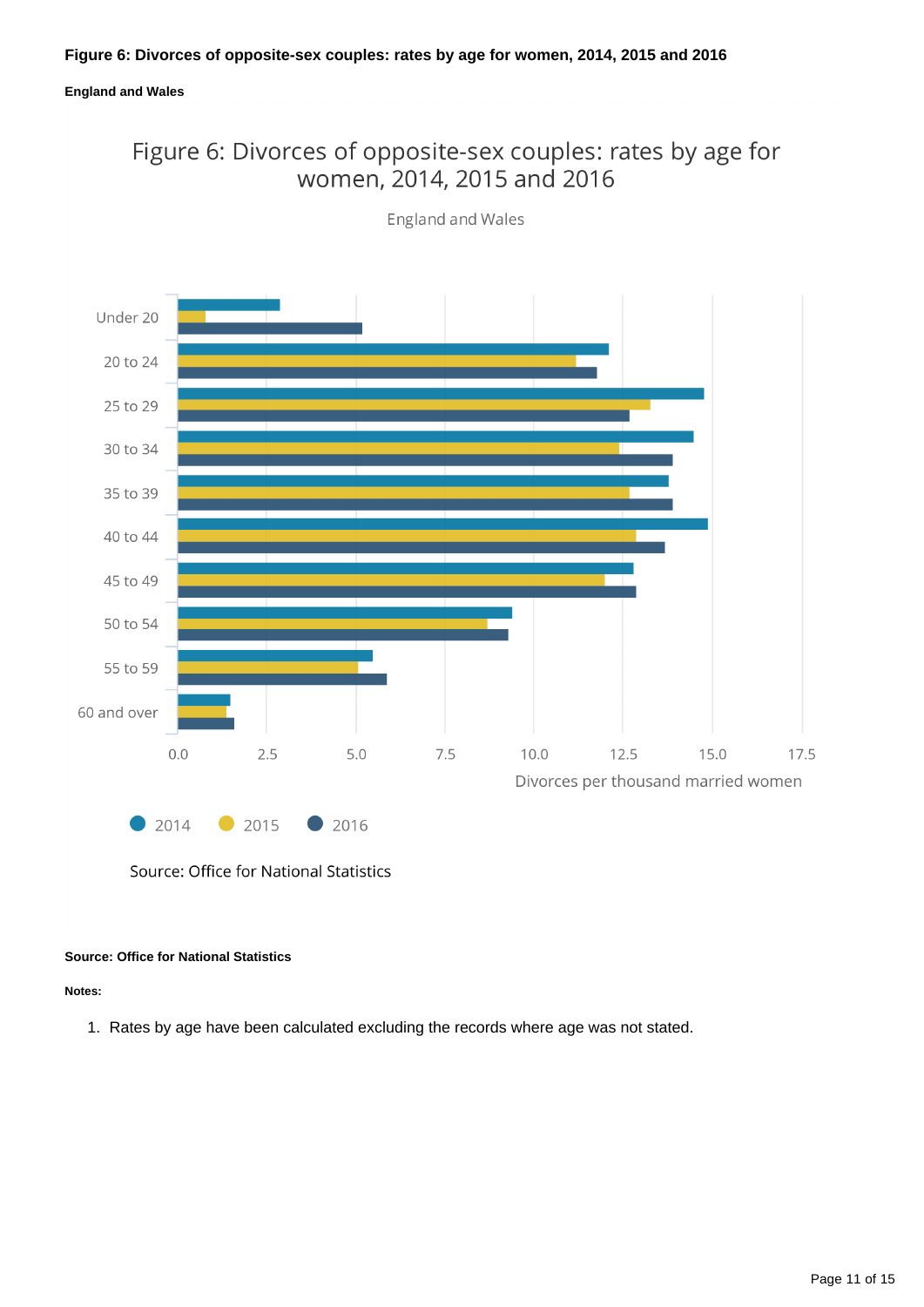# <span id="page-11-0"></span>**8 . Median duration of marriage among divorcing oppositesex couples was 12 years**

The median duration of marriage (the mid-point of all durations) for divorces granted to opposite-sex couples in 2016 was 12.0 years, increasing slightly from 11.9 in 2015. There has been a very gradual increase in the median duration of marriages that end in divorce since 2009 when it was 11.4 years. Over the last 50 years, the median duration has remained relatively stable, fluctuating between 8.9 years and 12.2 years (Figure 7).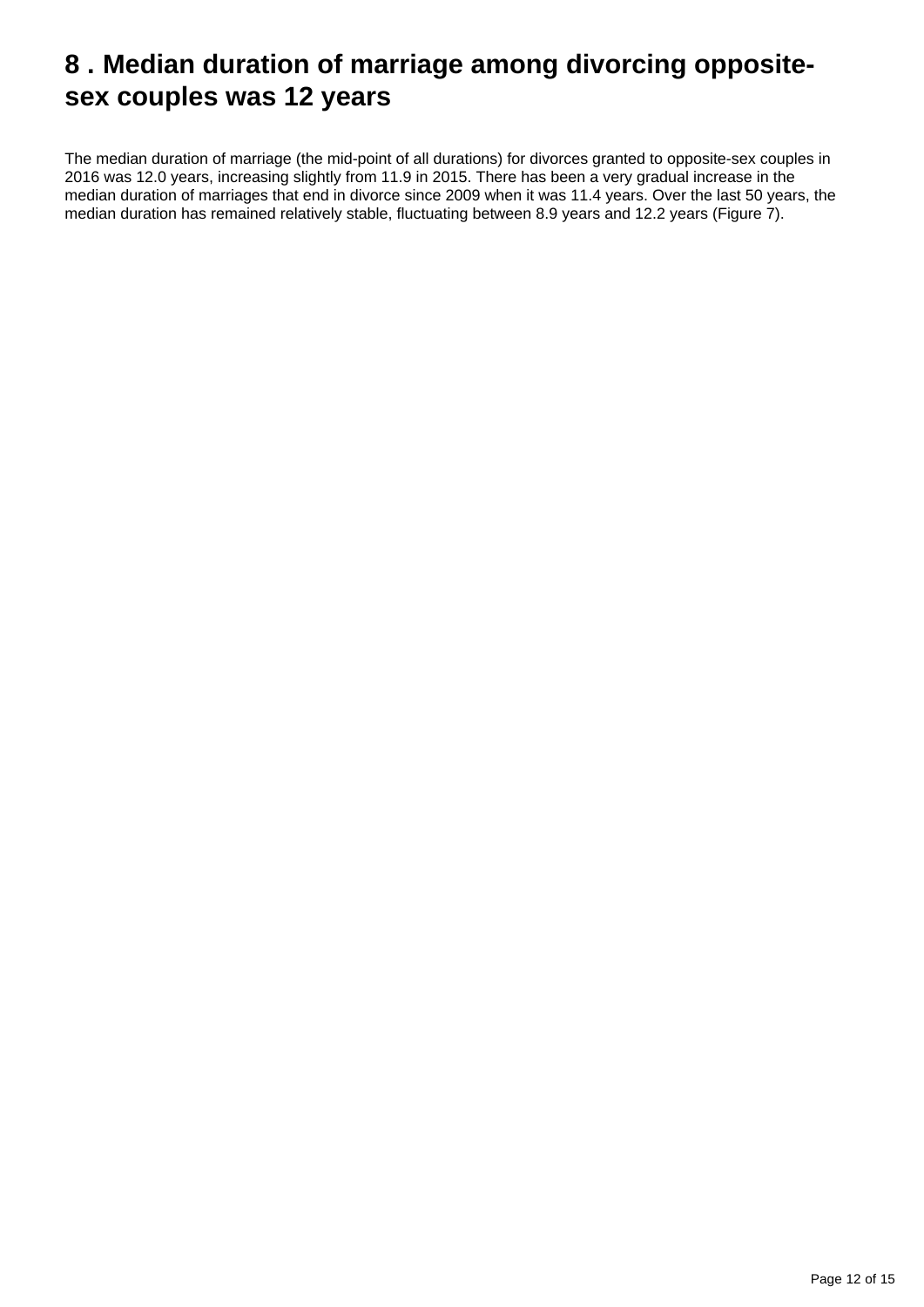### Figure 7: Median duration of marriages that end in divorce for opposite-sex couples, 1963 to 2016



**England and Wales** 

Source: Office for National Statistics

### **Source: Office for National Statistics**

**Notes:**

1. The Matrimonial and Family Proceedings Act 1984 replaced the minimum time interval between the date of marriage and being able to file a petition for divorce from three years to one year, resulting in a fall in the median duration of marriage in 1985.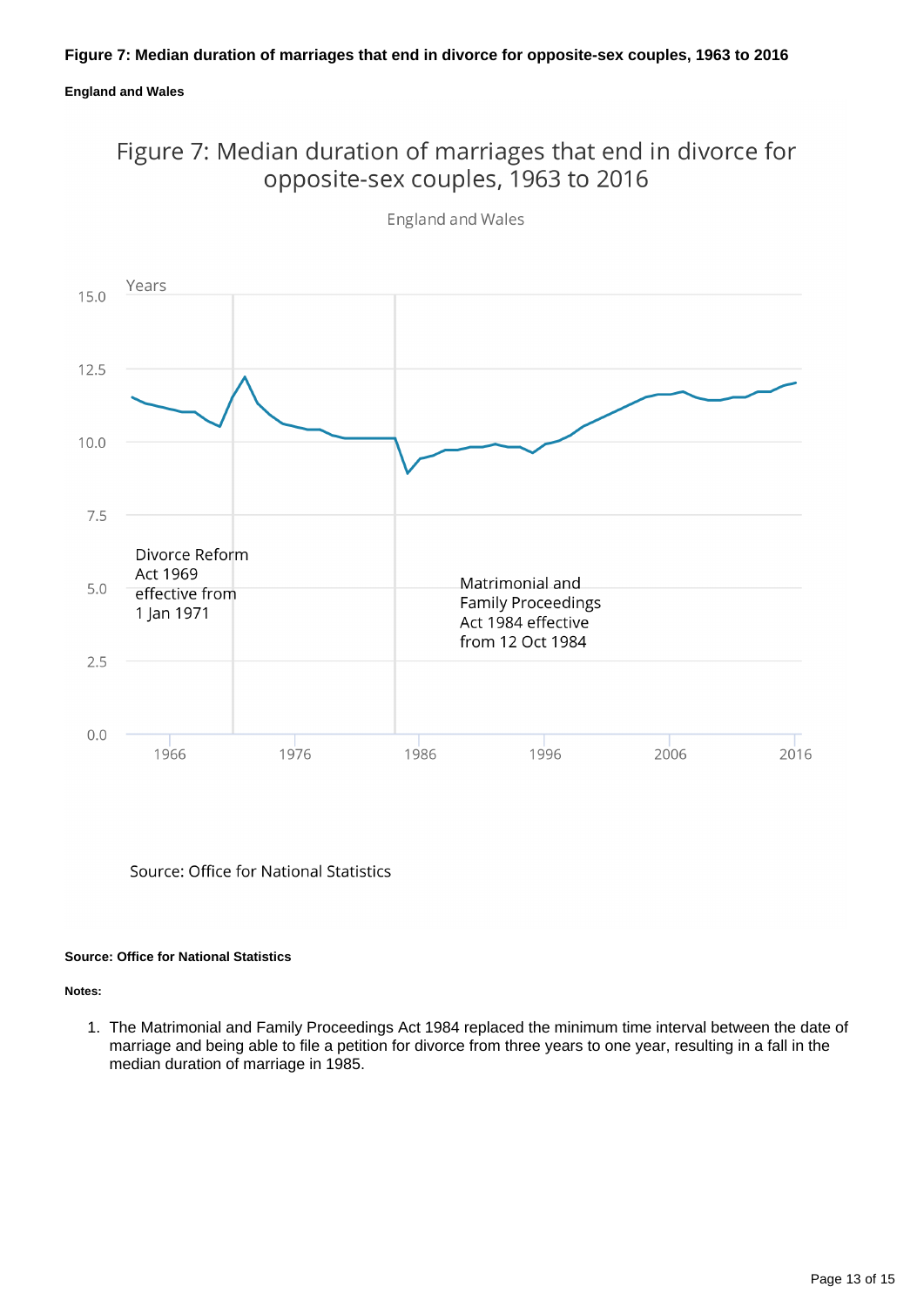# <span id="page-13-0"></span>**9 . What percentage of marriages end in divorce?**

The percentage of marriages ending in divorce has generally increased for those marrying between the early 1970s and the early 1990s. For example, 22% of marriages in 1970 had ended by the 15th wedding anniversary, whereas 33% of marriages in 1995 had ended after the same period of time. For those marrying since 2000, there is some evidence of decreases in the proportion of marriages ending in divorce. The proportion of men and women who had ever divorced has also declined over recent decades.

The cumulative percentages of marriages that end in divorce increase more rapidly in the first 10 years of marriage than the 10 years after that. Once the 20th wedding anniversary is reached, the cumulative percentages increase less rapidly.

[What percentage of marriages end in divorce?](http://webarchive.nationalarchives.gov.uk/20160105160709/http:/www.ons.gov.uk/ons/rel/vsob1/divorces-in-england-and-wales/2011/sty-what-percentage-of-marriages-end-in-divorce.html) shows that the estimated percentage of marriages ending in divorce (assuming 2010 divorce and mortality rates throughout the duration of marriage) is 42%. Around half of these divorces are expected to occur in the first 10 years of marriage.

More explanations of these trends are available alongside the data.

# <span id="page-13-1"></span>**10 . Links to related statistics**

For more detailed divorce statistics see our *datasets*, which provide a long time series, or our [explorable dataset,](https://www.nomisweb.co.uk/query/select/getdatasetbytheme.asp?theme=73) which provide detailed divorce statistics for 2009 to 2016.

The number of divorces and the divorce rate for the UK and constituent countries can be found in the Vital [Statistics: Population and Health Reference tables.](http://www.ons.gov.uk/peoplepopulationandcommunity/populationandmigration/populationestimates/datasets/vitalstatisticspopulationandhealthreferencetables)

Further statistics on [marriages,](https://www.ons.gov.uk/peoplepopulationandcommunity/birthsdeathsandmarriages/marriagecohabitationandcivilpartnerships/bulletins/marriagesinenglandandwalesprovisional/previousReleases) [civil partnership formations and dissolutions,](http://www.ons.gov.uk/peoplepopulationandcommunity/birthsdeathsandmarriages/marriagecohabitationandcivilpartnerships/bulletins/civilpartnershipsinenglandandwales/previousReleases) [families and households](http://www.ons.gov.uk/peoplepopulationandcommunity/birthsdeathsandmarriages/families/bulletins/familiesandhouseholds/previousReleases), and [population estimates by marital status](http://www.ons.gov.uk/peoplepopulationandcommunity/populationandmigration/populationestimates/bulletins/populationestimatesbymaritalstatusandlivingarrangements/previousReleases) are available. We also have [explorable datasets](https://www.nomisweb.co.uk/query/select/getdatasetbytheme.asp?theme=73) for marriages and a visual story about [marriage and divorce among among older people](https://visual.ons.gov.uk/marriage-and-divorce-on-the-rise-at-65-and-over/).

Special extracts and tabulations of divorces data for England and Wales are available to order (subject to legal frameworks, disclosure control, resources and the **ONS** charging policy, where appropriate). Enquiries should be made to Vital Statistics Outputs Branch by email to **vsob@ons.gsi.gov.uk** or telephone: +44 (0)1329 444110. [User requested data](https://www.ons.gov.uk/peoplepopulationandcommunity/birthsdeathsandmarriages/divorce/datalist?sortBy=release_date&query=&filter=user_requested_data&fromDate=&toDate=) will be made publicly available.

# <span id="page-13-2"></span>**11 . Quality and methodology**

This is the first time that divorce statistics for England and Wales have been published for 2016; the release provides final annual data.

We previously aimed to publish annual divorce statistics around 12 to 13 months after the end of the reference period. Since 2016, we have been receiving monthly datasets rather than annual ones, which has enabled more timely publications than was previously possible.

Divorce statistics are compiled to enable the analysis of social and demographic trends. They are also used for considering and monitoring policy changes.

The [Divorces Quality and Methodology Information](https://www.ons.gov.uk/peoplepopulationandcommunity/birthsdeathsandmarriages/divorce/methodologies/divorcesinenglandandwalesqmi) report contains important information on: